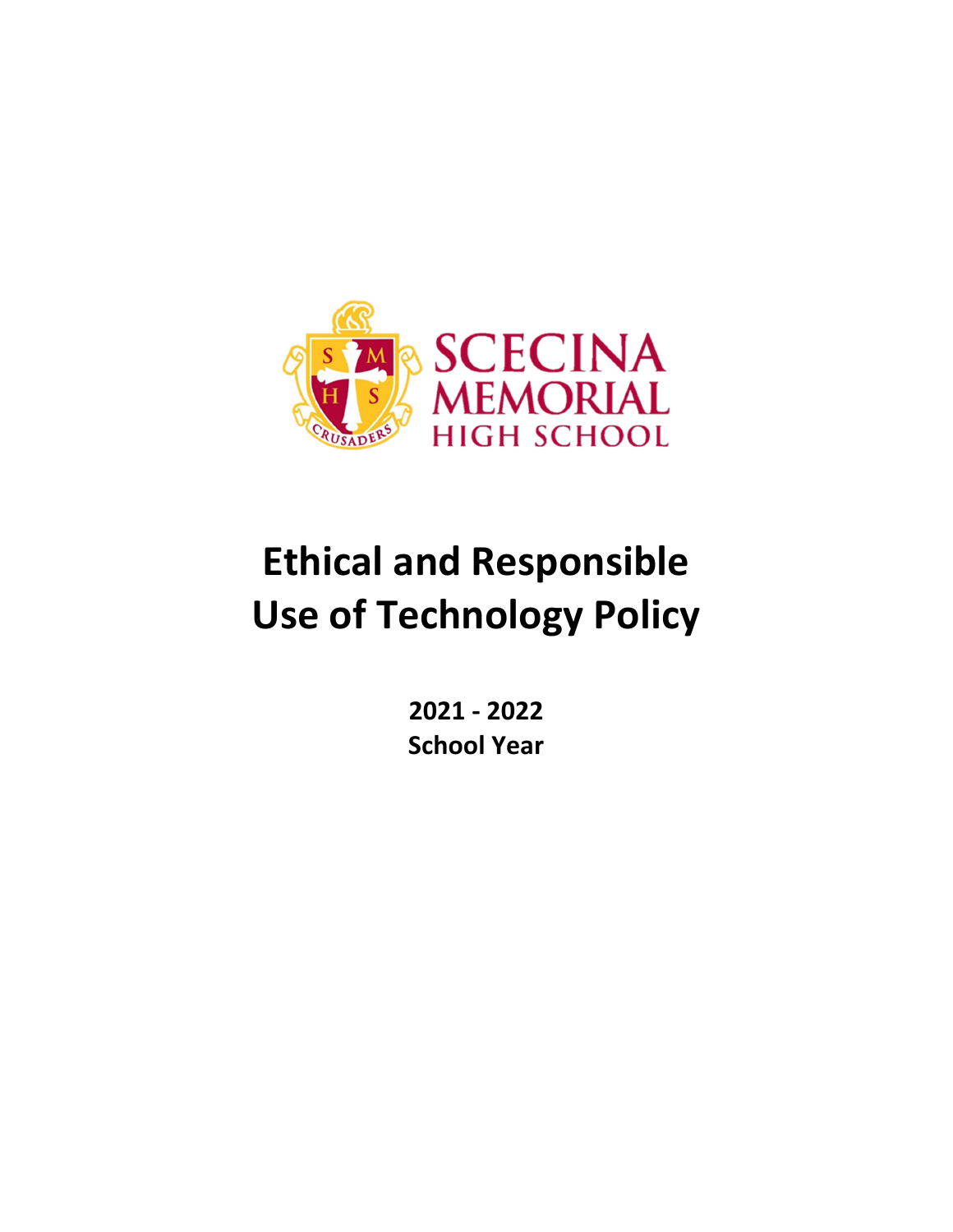# Contents

| Summary. | 13 |
|----------|----|
|          |    |
|          |    |
|          |    |
|          |    |
|          |    |
|          |    |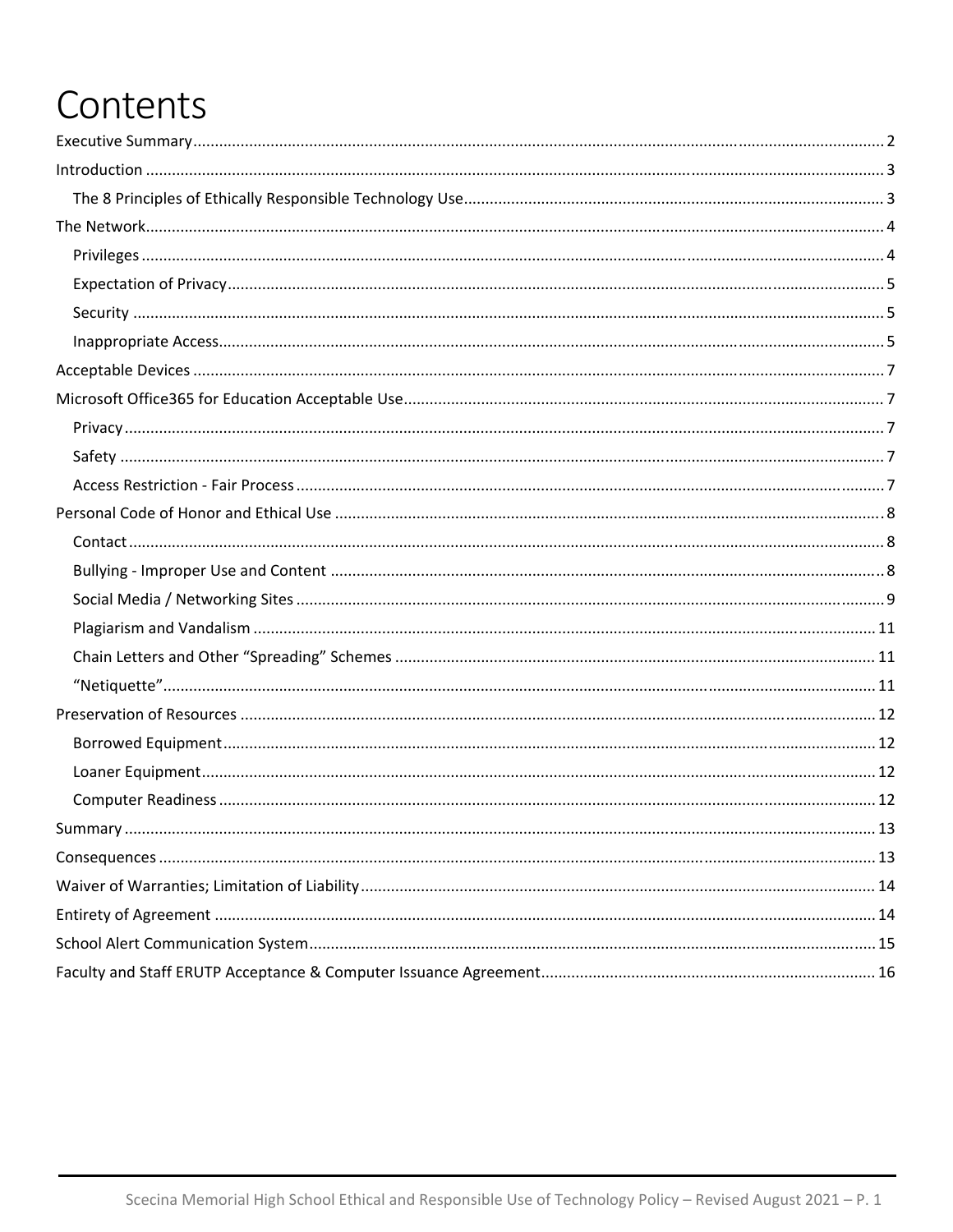### Executive Summary

Scecina Memorial High School (Scecina) is a co-educational Catholic college and life preparatory school. Our decisions in the implementation of technology are founded in our Faith and our mission to ready students for the world.

Technology resources are designed to further and enhance our students' learning experiences. In addition, technology resources are offered, allowed, provided, installed and/or delivered to enhance the effectiveness of our Catholic school parents, employees, volunteers, and other role models.

The Ethical and Responsible Use of Technology Policy for Scecina is written with input from the Office of Catholic Schools in the Archdiocese of Indianapolis and Scecina's Board of Directors, students, parents, staff and members of the Scecina Technology Committee.

The intent of this document is to provide expectations and procedures for students, staff, volunteers, and others while using technology and related services. The scope of expectations includes matters pertaining to ethical digital citizenship, academic honesty, privacy, warranties, theft, legal and licensed access to software, media or services, vandalism and consequences for misuse of technology. Finally, the document includes the agreement forms that students, parents/guardians, staff and volunteers are asked to sign, which signifies their acceptance of stated expectations.

Consequences, in accordance with the student or staff handbooks, may apply to any student or staff member (paid or unpaid), whether on or off campus utilizing schoolowned/issued or personal devices. Scecina prohibits students, staff, or volunteers from engaging in and/or supporting any activity that would be considered inappropriate, threatening, derogatory, defaming, harmful, or otherwise inconsistent with Catholic values.

Students are to honor the following expectations while using technology resources (hardware, services, software, and online resources):

- Students who possess a cellular phone and choose to bring it to school will keep it in his/her own locker during the school day, able to be accessed only during passing periods and not carried with him/her during, the school day from the first period through last period of the day.
- Use digital devices, networks, services, software, or other resources for educational purposes and activities.
- Keep one's own personal information, and that of others (including phone numbers, email addresses, home addresses, passwords, and similar type of personal data), private.
- At all times, show respect for oneself, peers, fellow community members, the school, the Archdiocese, the Church, and the values of the Catholic faith.
- Always provide credit to others for their creative ideas and works.
- Report to appropriate school staff the inappropriate use, theft or vandalism of any technology equipment or resources immediately.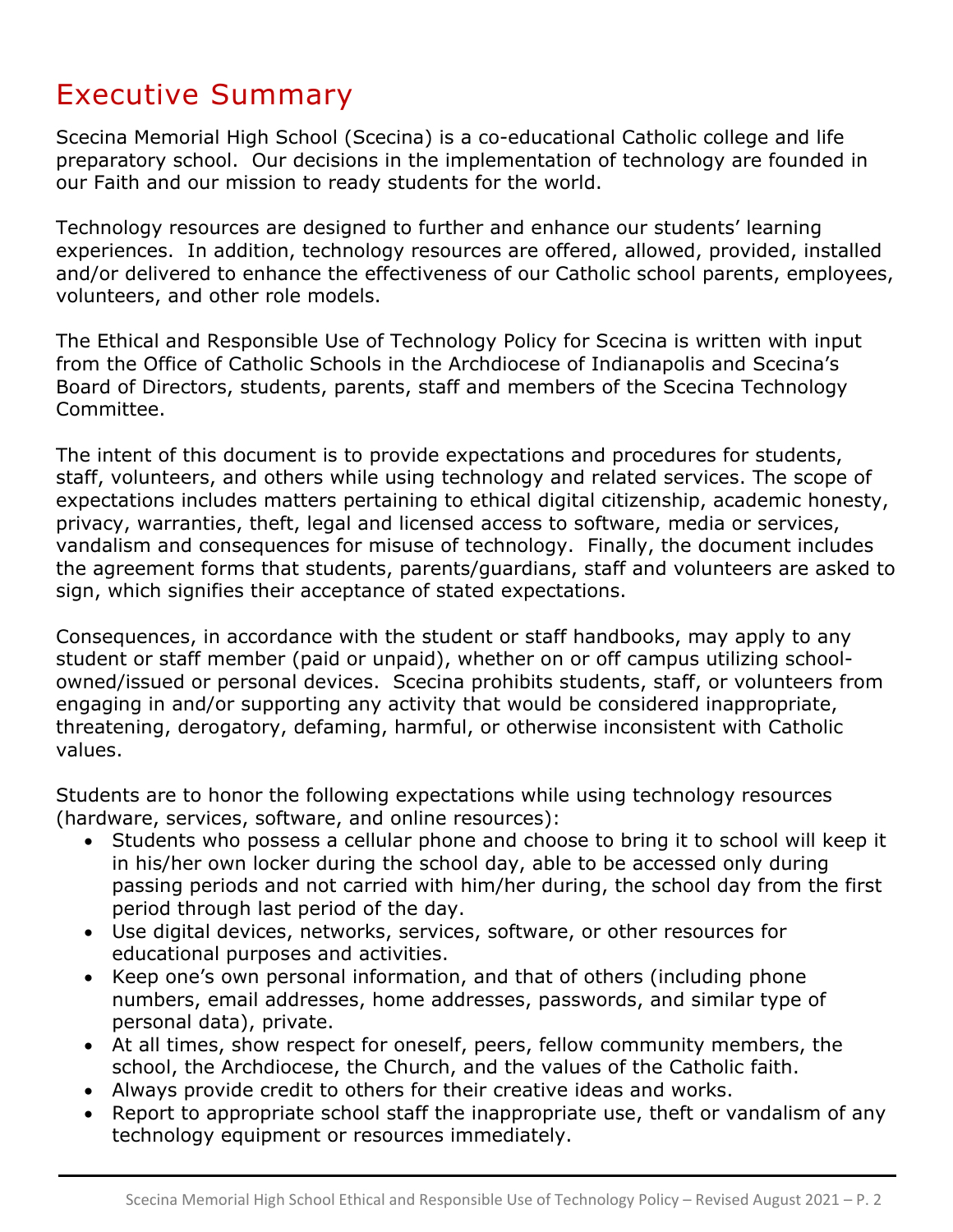In total, this document highlights Scecina's commitment to the ethical and responsible use of technology as we educate and nurture our students, staff, and volunteers to live as servant-leaders in the inspiring footsteps of Father Thomas Scecina.

# Introduction

The use of any technology device, service, or software at Scecina Memorial High School (Scecina) is to be used in a manner consistent with the Mission and Core Values of the school. This includes the ethical use of such items in the education and service to the students of Scecina.

#### **Scecina Memorial High School Mission Statement**

"Scecina Memorial High School, established by the Archbishop of Indianapolis, is a coeducational Catholic college and life preparatory school that motivates our diverse and gifted community of students to attain educational excellence, be lifelong learners, and live as servant leaders in the inspiring footsteps of Father Thomas Scecina."

#### **Scecina Memorial High School is committed to living the following Core Values in every aspect of the Scecina experience**:

Inspired by our Lord Jesus Christ and his servants Father Thomas Scecina and the Sisters of Saint Francis, we embrace:

- Vocation: Honoring and living according to the unique gifts that God has given us in keeping with the teachings and values of the Catholic faith
- Servant Leadership: Following Jesus' example of meeting people's needs and helping them fulfill their highest destinies
- Stewardship: Receiving, cultivating, and sharing God's gifts gratefully and generously
- Excellence: Living the Gospel and attaining the best possible results in all that we do.

#### **The 8 Principles of Ethically Responsible Technology Use**

The 8 Principles of Technology Use provide statements defining "technology" when referenced in this document. In addition, these principles should be used as a reference guide when making decisions on the use or implementation of technology.

- 1. Technology, like other resources, must be stewarded in a way consistent with our faith and mission.
- 2. Technology is a tool for learning, an instrument of engagement, to enhance the effectiveness of what we do in all capacities of the school.
- 3. Implementation of technology is and must always be purposeful.
- 4. Expectations and consequences for use and misuse of technology exist applying universally to all associated with the school.
- 5. Use of technology is not only about you, the user, but also about how what you do with technology affects others – ethical and responsible use is critical.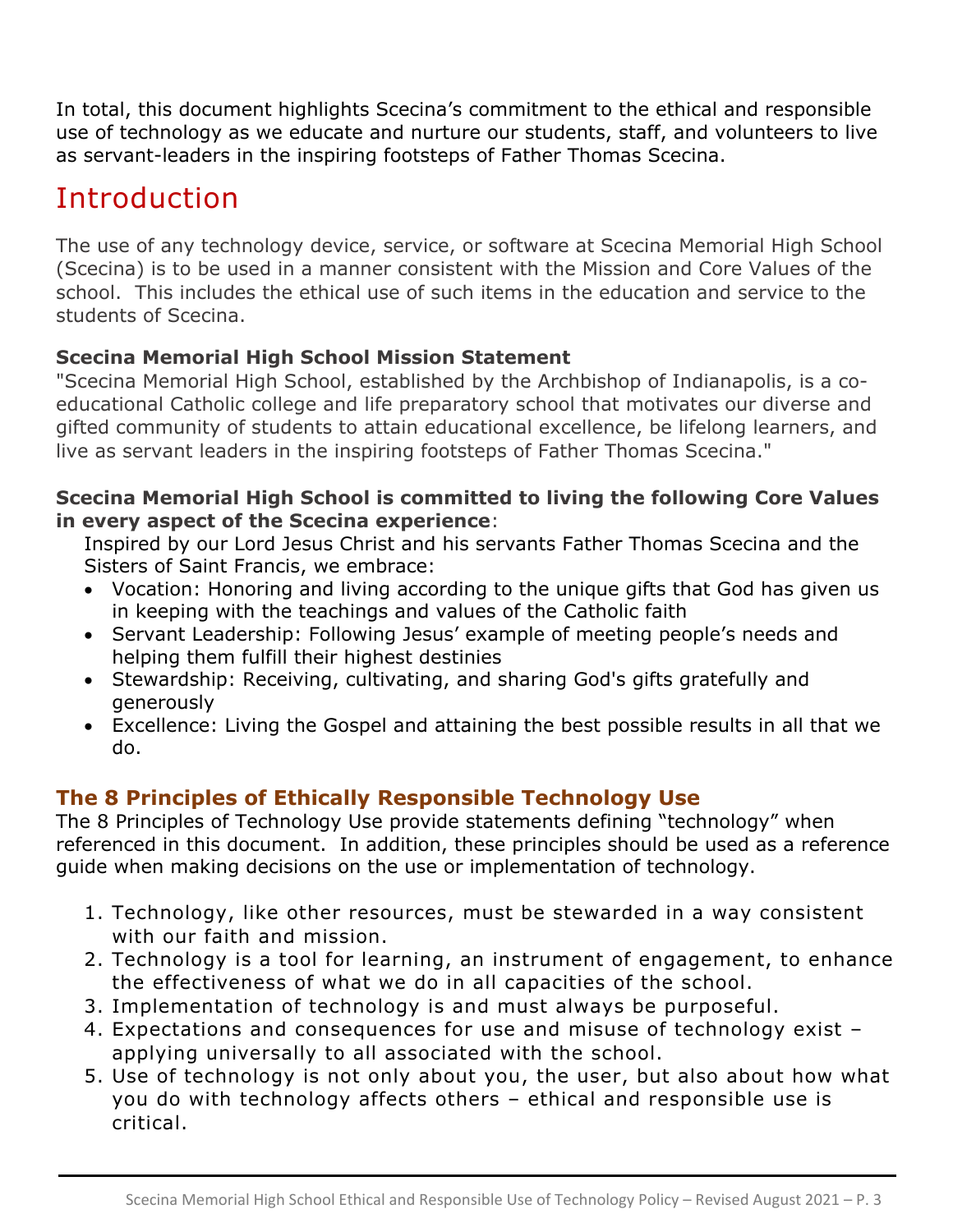- 6. Technology is to never be used to harm, steal, cause distress or bear false witness.
- 7. Technology and digital resources have a cost associated with their use always pay for what is used or gain permission.
- 8. Digital intellectual property is real always protect and acknowledge another person's creative works.

### The Network

Scecina's computer network (ScecinaNet) is established for the educational and professional use of Scecina's students, staff and volunteers ("Users"). This Ethical and Responsible Use of Technology Policy (the "Policy") is intended to govern Users with respect to the use of ScecinaNet and the Internet. Scecina regulates access to and use of the ScecinaNet and the Internet by principles consistent with the educational mission of Scecina, as well as the rules and expectations published in the Student and Staff Handbooks. Violations of this Policy are subject to the consequences outlined in the handbooks and could possibly include ScecinaNet and internet privileges being revoked or suspended. Scecina may also report offenses to appropriate law enforcement agencies.

ScecinaNet provides access to the global internet. Scecina has taken available precautions to restrict access to controversial materials on the Internet. However, on a global network, it is impossible to control all materials. Scecina believes that the valuable information and interaction available on the Internet far outweighs the possibility that users may find material that is not consistent with our educational goals, Mission Statement or Core Values.

The smooth operation of the ScecinaNet relies upon the proper conduct of all users. The signature on the Ethical and Responsible Use of Technology Policy Acknowledgement form and Computer Issuance Agreement form are indicating the parties who have signed have fully read the terms and conditions of this Policy carefully and understand their significance.

#### **Privileges**

Scecina uses applications that are educationally beneficial to our students. The use of the ScecinaNet is a privilege, not a right. The use of an account must be consistent with the educational objectives of Scecina. The Technology Department will bring any concerns to Scecina's administration. The use of any technology resource must comply with the rules appropriate for that resource. Transmission of any material in violation of any U.S. or state regulation is prohibited.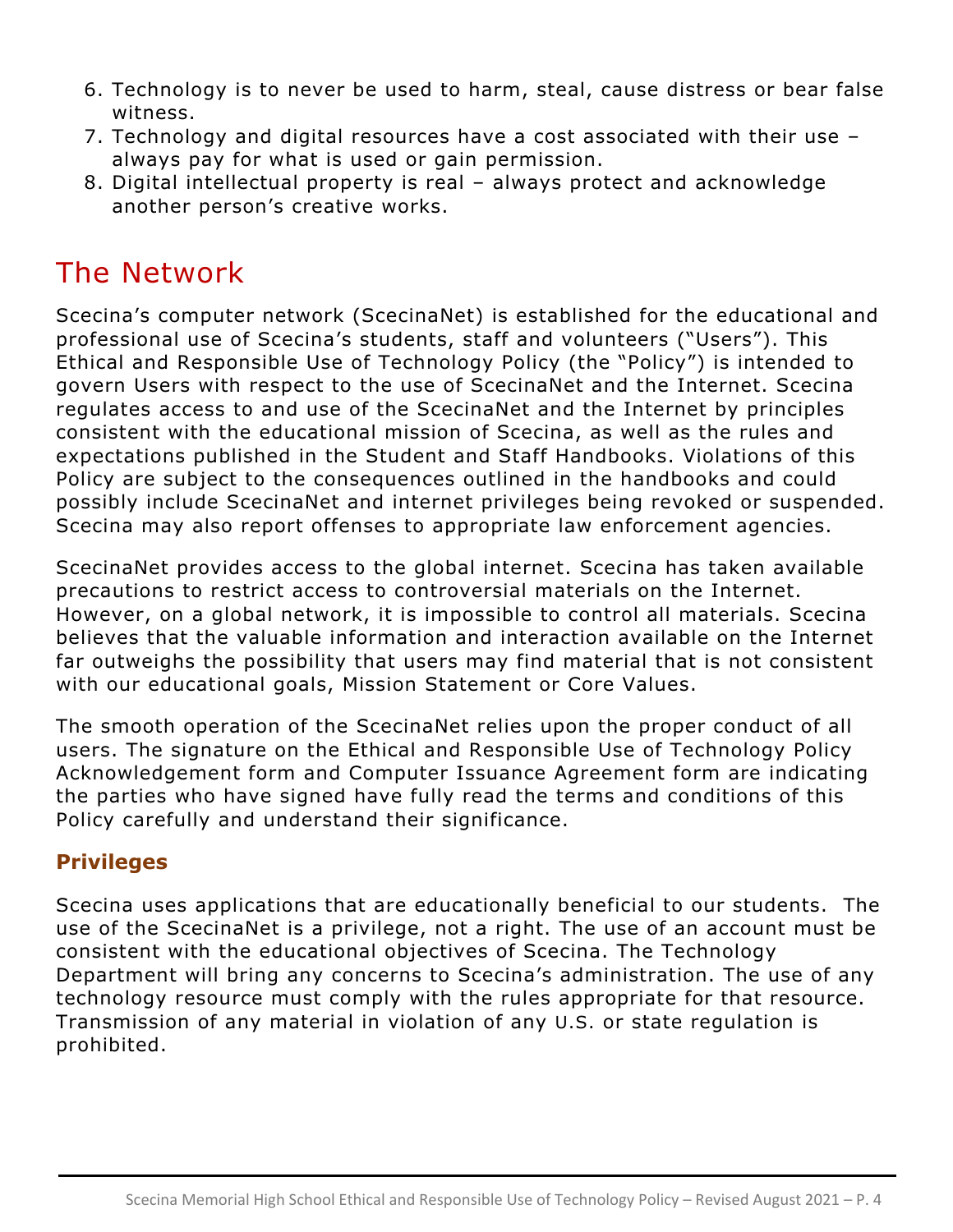#### **Expectation of Privacy**

Scecina routinely monitors usage of ScecinaNet and may review any communications on its systems. Scecina is able to override all passwords. Students do not have a privacy right in the contents of their computer system, including messages sent, received, or stored in email or in the use of the Internet. Passwords to these systems exist for the benefit of Scecina. Staff and students should have no expectation that the ability to choose a password for a Scecina-provided service in any way limits the ability or right of Scecina to monitor all activity. Should a personal mobile device be connected to Microsoft Office 365 services or other Scecina-provided services, the user understands that the device may be able to be remotely wiped of all schoolrelated data by the Technology Department, in consultation with school administrators. This measure would be considered in the event that the device is lost, stolen or the user refuses to comply with reasonable requests should there be a notified change in the status of access.

#### **Security**

Security is a high priority. No user may have access to another's personal files on the ScecinaNet. The following guidelines will help maintain ScecinaNet security:

- 1. If you feel you have identified a security risk or that you do not have proper access to resources on the network, you must notify the Vice President of Technology to begin corrective actions.
- 2. Do not allow anyone else to use your account and do not use another individual's account.
- 3. Inappropriate attempts to access a resource as an administrator or the use of an account that is not assigned to you will result in immediate cancellation of user privileges and/or disciplinary measures in accordance with the student or staff handbook.
- 4. Any user identified as a security risk or having a history of causing mischief on other computer systems may be denied access to the ScecinaNet.

#### **Inappropriate Access**

Not all of the information freely available on the Internet is reliable or helpful. Students and employees must evaluate the source of the information, as well as the information itself, to determine its appropriateness and usefulness.

In addition to providing information, the Internet is capable of providing the means to communicate directly with others via "instant or private messaging" programs, video conferencing programs, and other means. Also, there are many places and software technologies that will allow for the free exchange of files between computers over the Internet, such as email. Not all of these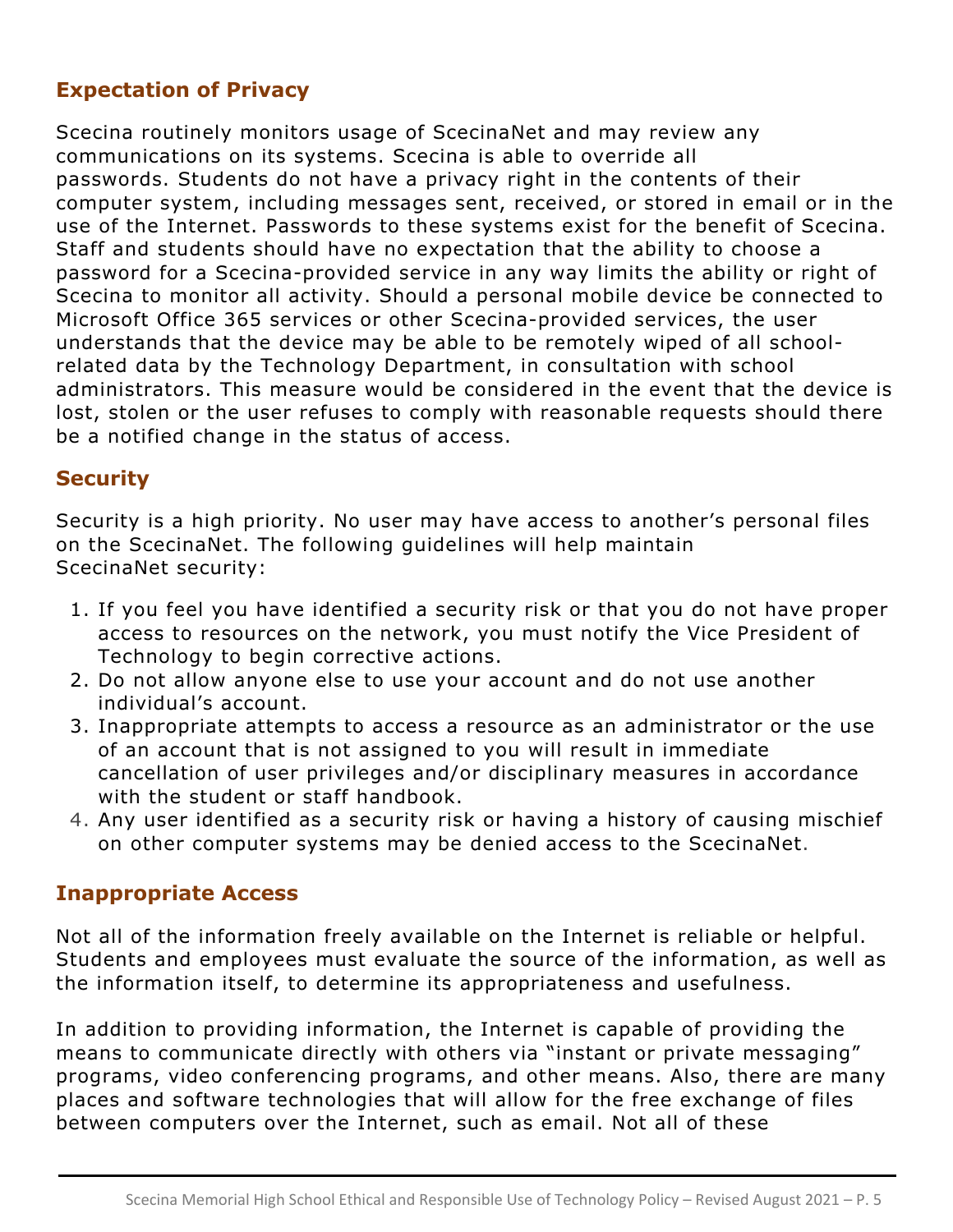methodologies are appropriate for an educational environment as outlined in this document.

Downloading or loading of software onto Scecina's computers is prohibited except by the Vice President of Technology, the Technology Department or specified designee. Staff should notify and gain permission to install new software titles onto their issued computer. An enormous quantity and variety of free software are available on the internet. However, widespread downloading of such software on Scecina's computers has a cumulative negative effect and can result in the substantial degradation of performance, additional maintenance time, and increased threat of virus infestation. If your role requires regular software installation onto Scecina-owned computers or tablets, contact the Vice President of Technology to create documentation outlining these needs and the exception for you, while operating in your specified role.

Staff or students may not use school computers to access any internet resource that contains information that is inappropriate for educational purposes. In addition, staff or students may not access, upload, download, transmit, display or distribute anything falling into the following examples of inappropriate information/content:

- 1. Offensive material content that is in poor taste or could be considered obscene, abusive, or sexually explicit, racist, illegal or harassing.
- 2. Distribute dangerous material content that provides direction in the construction of explosives, similar devices or practices that could injure yourself or others.
- 3. Inappropriate contacts materials that can lead to contact with others who could potentially threaten the school, student or staff health and safety.

If uncertainty exists as to whether or not a site's material might be considered inappropriate, the User should consult a member of the administration for clarification.

Users of ScecinaNet should never attempt to defeat, disable or otherwise circumvent security software, content filtering or any other similar solutions.

Scecina-owned computers are managed to allow staff and students to use the systems only for educational purposes. Under no circumstances are staff or students to attempt to modify the existing hardware configuration of a Scecina computer, either by opening the computer or by changing BIOS and or other hardware settings. Students are responsible for reporting any damage discovered on school computers to their teacher immediately. Staff should report such damage to the Technology Department.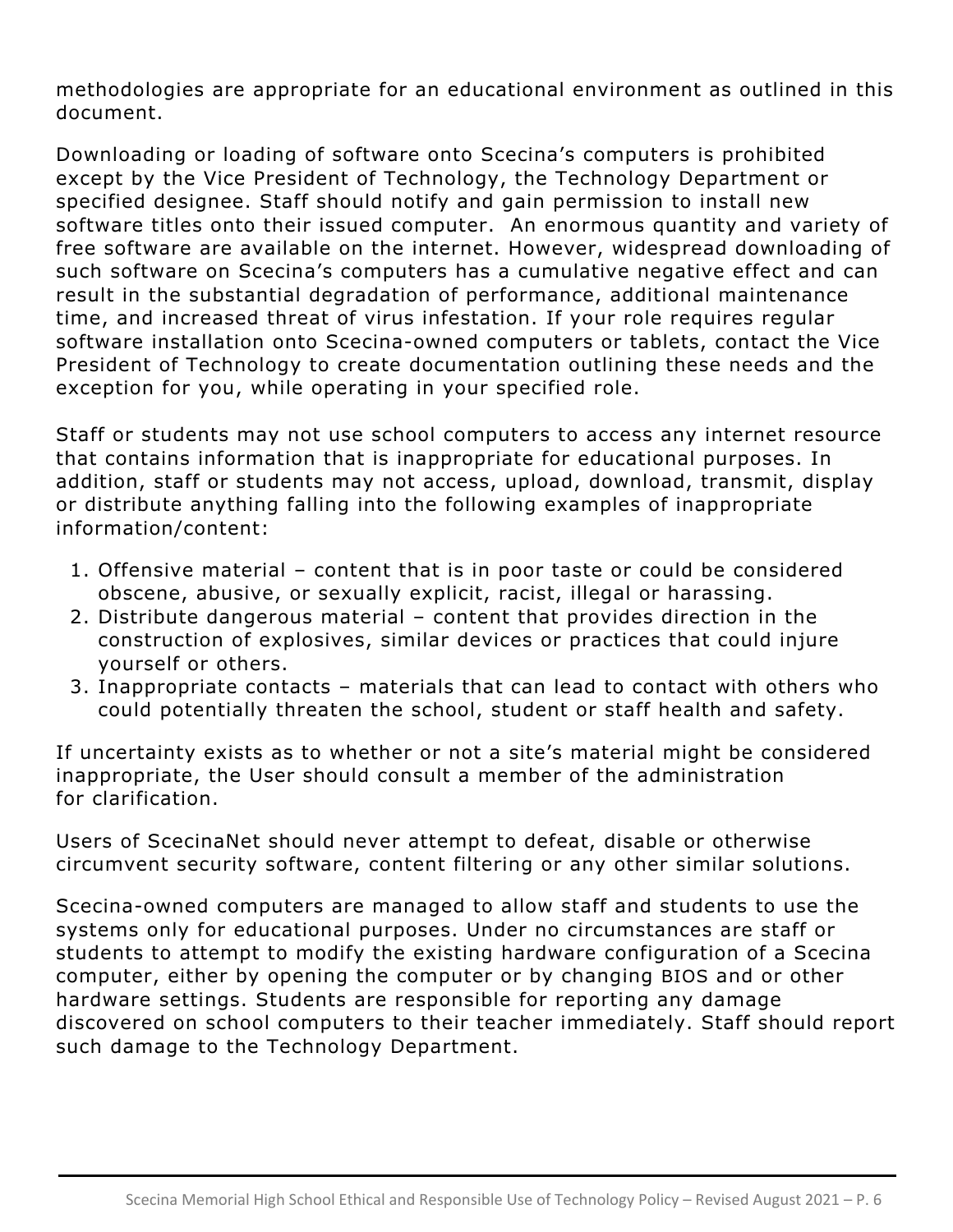### Acceptable Devices

Students who possess a cellular phone and choose to bring it to school will keep it in his/her own locker during the school day, able to be accessed only during passing periods and not carried with him/her from the first period through last period of the school day. Acceptable devices to carry during the school day, to be used only for educational purposes, including laptops and tablets that have a 7" screen or larger. Scecina staff have the authority to confiscate the device for the day with the student potentially losing privileges to use his/her own device while at school if abuse or misconduct is discovered.

### Microsoft Office365 for Education Acceptable Use

Microsoft Office365 for Education is primarily for educational use. Staff and Students may use Office365 for Education for personal communication and work subject to the restrictions below and additional school rules and policies that may apply.

#### **Privacy**

The Technology Department has access to email accounts for security purposes. Users should have no expectation of privacy on the Microsoft Office365 for Education system.

Limited personal use – Staff and Students may use Microsoft Office365 for Education tools for personal projects but may not use them for:

- 1. Unlawful activities
- 2. Inappropriate sexual or other offensive content
- 3. Threatening another person
- 4. Misrepresentation of Scecina, staff or students

#### **Safety**

Students will tell their teacher or another school employee about any message they receive that is inappropriate or makes them feel uncomfortable. Staff members should report such activity to their supervisor.

Staff and Students are responsible for the use of their individual accounts and should take all reasonable precautions to prevent others from being able to use their account.

Under no conditions are passwords to be given to another person.

#### **Access Restriction - Fair Process**

Access to Microsoft Office365 for Education is considered a privilege accorded at the discretion of Scecina. Scecina maintains the right to immediately withdraw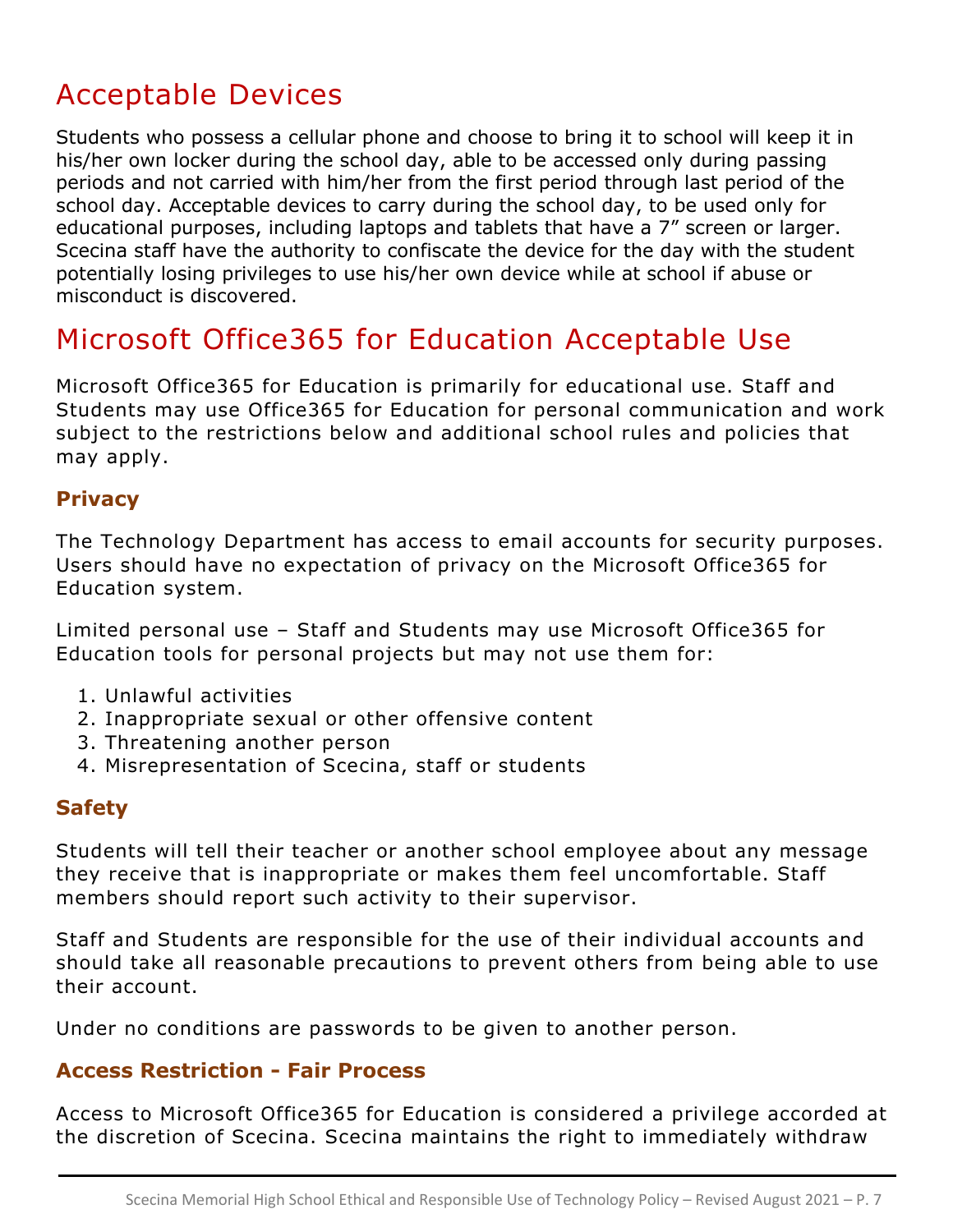access and use of Microsoft Office365 for Education when there is a reason to believe that violations of law or school policies have occurred. In such cases, the alleged violation will be referred to the Dean of Students or appropriate school administrator for further investigation and account restoration, suspension, or termination. As a party of the Agreement with Microsoft, Scecina also reserves the right to immediately suspend any user's account suspected of inappropriate use. Pending review, a user account may be terminated as part of such action.

### Personal Code of Honor and Ethical Use

#### **Contact**

Each student and staff member is responsible for all activity that occurs under his/her Scecina user account. Students are advised to limit the amount of information provided on the internet that would fall under the category of "sensitive or private personal" information.

In classrooms and student activities, students will not routinely be asked to give out personal identification information (e.g. street address, password, social security number) about themselves or especially that of other people. If requested to provide personal contact information on a website or through the use of software, seek assistance from a teacher to verify the requirement.

Faculty, staff, extra-curricular clubs/groups, sports teams or other organizations and individuals associated with Scecina, in any capacity, are to communicate with students only via approved communication platforms. These approved platforms include telephone calls from a Scecina-owned number or software such as the student information management system, gradebook, learning management system, Scecina-owned email system and the official Scecina group messaging application. In addition, it is currently common practice for some coaches, club moderators and staff to occasionally text students with reminders or updates. If a student is not to be communicated with via a text message or telephone call to his/her phone by Scecina administration, faculty, staff, coaches or club moderator, please opt-out of this occurrence communication method by indicating on the signature sheet of this policy.

#### **Bullying - Improper Use and Content**

Users may not use the ScecinaNet for purposes of harassment, intimidation or bullying of others, either within the Scecina community or in the broader Internet. Foul, abusive, discriminatory, or demeaning language, attempts to "fill" electronic mailboxes, the posting of obscene images or texts, egregious "flames" and other such acts shall be a violation of this Policy.

Bullying is the use of a written, verbal or electronic expression, physical act or gesture, or any combination thereof, directed at another that (1) causes physical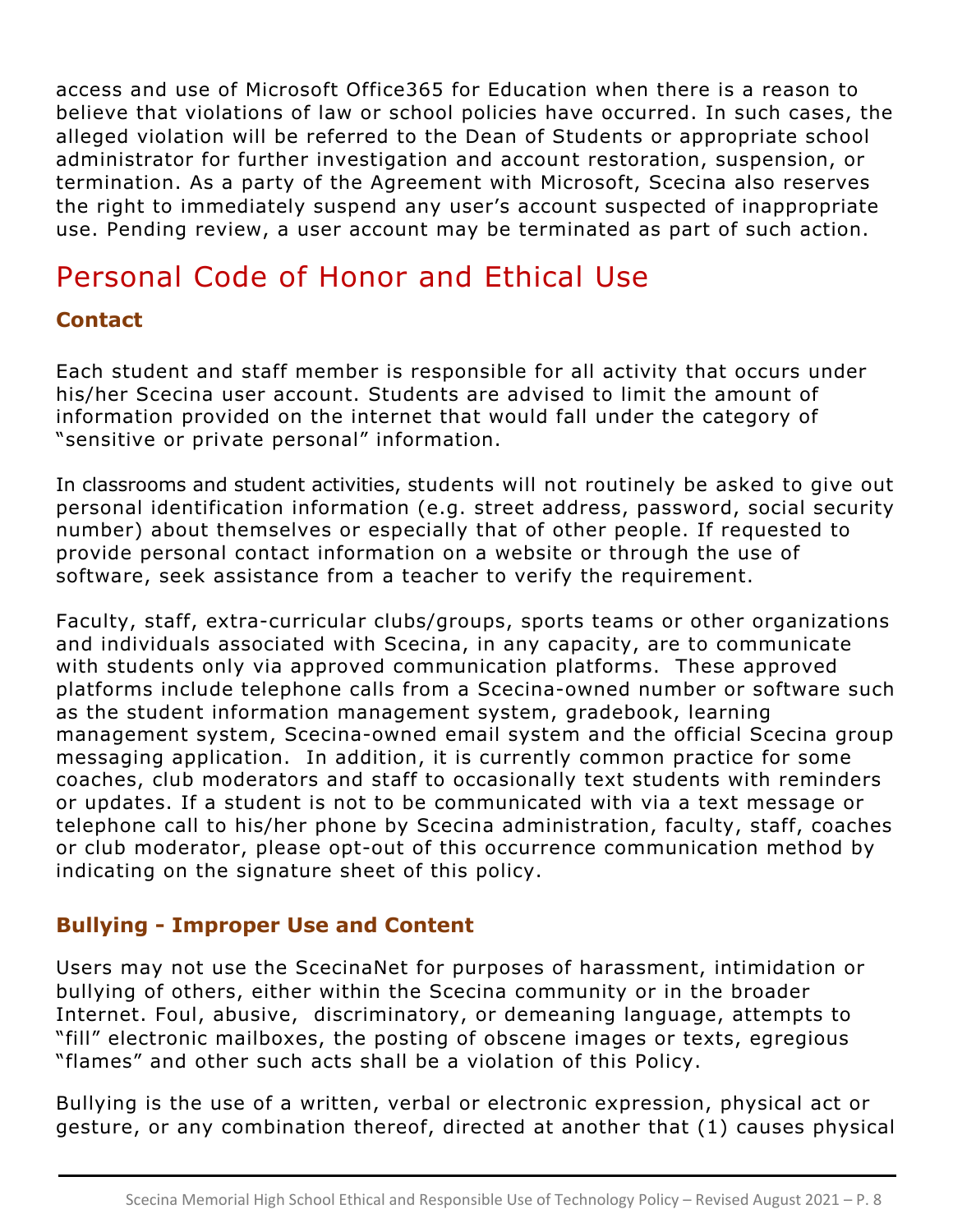or emotional harm to another or damage to property; (2) places the person in reasonable fear of physical injury or of damage to property; (3) creates a hostile environment at school; (4) infringes on the rights of the person at school; or, (5) materially and substantially disrupts the education process or the orderly operation of a school. A hostile environment is a situation in which bullying causes Scecina environment to be permeated with intimidation, ridicule or insult that is sufficiently severe or pervasive to alter the conditions of the learning process.

Cyber-bullying involves an act of bullying through the use of technology or any electronic communication, including but not limited to electronic mail, internet communications, texting, instant messages or other messaging platforms. Cyber-bullying also includes the creation of a web page or blog in which the creator assumes the identity of another person. This includes the knowing impersonation of another person as the author of posted content or messages – especially if the creation or impersonation creates any of the conditions described in the definition of bullying. Cyber-bullying also includes the distribution by electronic means of a communication to more than one person or the posting of material on an electronic medium that may be accessed by one or more persons, if the distribution or posting creates any of the conditions described in the definition of bullying.

Scecina will, in its sole discretion, determine whether such conduct violates this Policy and any other policies of Scecina. Users must remember that material distributed through the internet is public. On the internet, there is no central authority, so each site is responsible for its own users. Complaints received from other sites regarding any of our users will be fully investigated, and disciplinary action may be taken as a result.

#### **Social Media / Networking Sites**

While Scecina respects the right of staff, students and families to use social media, networking sites, and personal websites /blogs, it is important that any such personal use of these sites does not damage the Archdiocese or Scecina's reputation, its employees, students, future students or their families. All users should exercise care in setting appropriate boundaries between their personal and public online behavior, understanding that what is private in the digital world often has the possibility of becoming public, even without someone's knowledge or consent. To a further degree, staff should create separate social media pages or profiles for personal and professional use.

The creation and use of school-related accounts or avatars associated with or portraying Scecina, the Catholic faith, the Archdiocese of Indianapolis, Scecina's students, staff, volunteers, clubs, organizations or associated groups and committees must be approved through the Office of Institutional Advancement at Scecina. Credentials (e.g., username and password) and access to that account must be shared with the Technology Department. Violations of these measures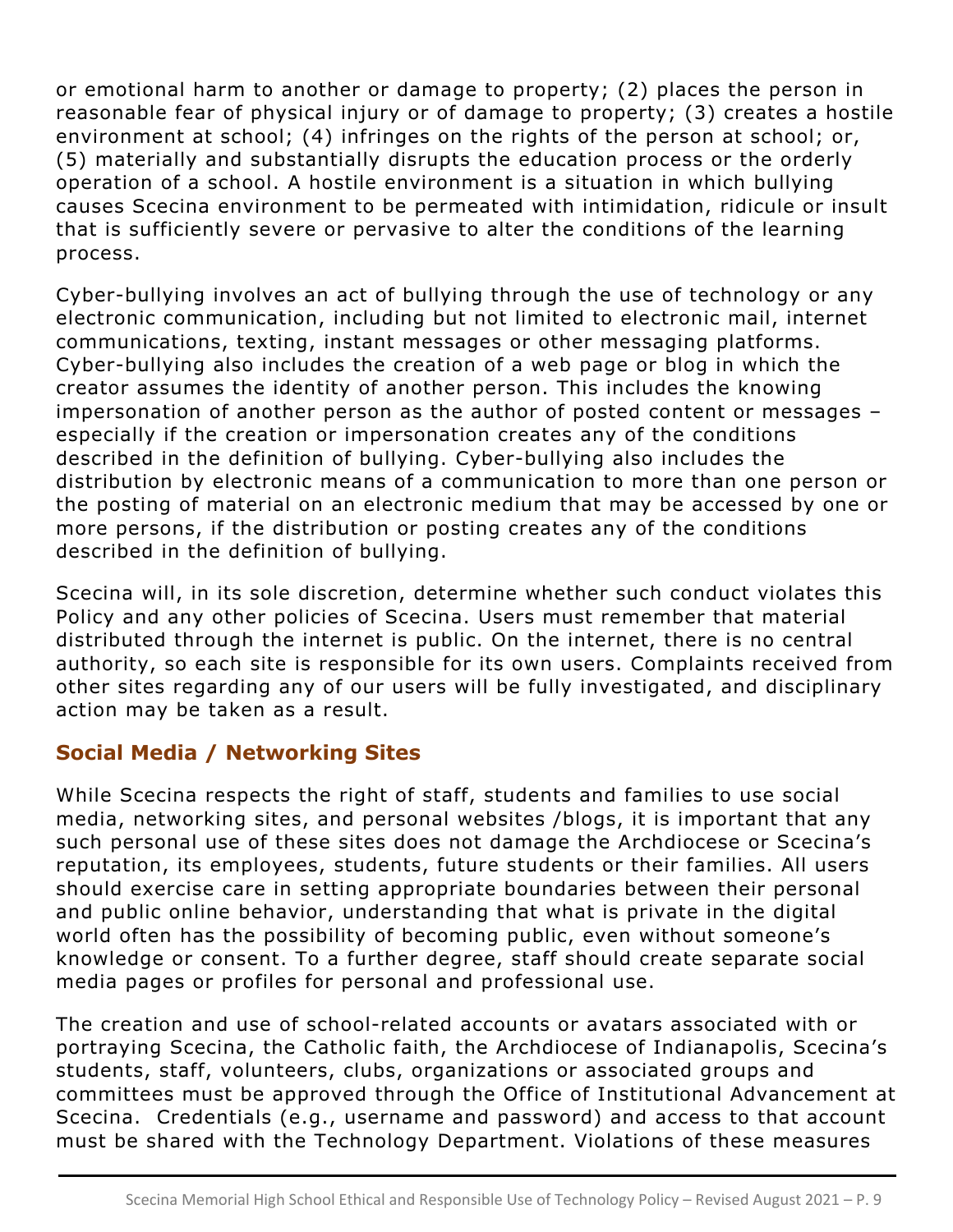are subject to Staff and Student Handbook conduct violation guidelines. All such creations must follow the published style guide for the school.

Scecina strongly encourages all staff, students and families to carefully review the privacy settings of any social media and networking sites they use (such as Facebook, Twitter, Snapchat, Flickr, LinkedIn, etc.), and exercise care and good judgment when posting content and information on such sites. Understand that anything posted on the internet is never truly "private." When using a social media site, a staff member should use extreme prejudice in including future or current students on a personal account as "friends," "followers" or any other similar terminology used by various sites. If a staff member has a personal community that extends to other persons who are parents, alums, or other members of Scecina Memorial High School community, s/he must exercise good judgment about any content that is shared on the site.

Staff, students, and families should adhere to the following guidelines, which are consistent with Scecina Memorial High School's community standards on harassment, student relationships, conduct, professional communication, and confidentiality:

- 1. Users should not make statements that would violate any of Scecina Memorial High School's mission, vision or core values – including its policies concerning discrimination or harassment;
- 2. Users must uphold Scecina Memorial High School's value of respect for the individual and avoid making defamatory or disparaging statements about the Archdiocese, School, its employees, its students, or their families;
- 3. Users may not disclose any confidential information concerning Scecina, or others' information obtained during the course of his/her employment, about any individuals or organizations, including students and/or their families.
- 4. In compliance with the Indianapolis Archdiocese's Office of Catholic Schools Policy 2010-04 on Photographs and Personal Information, written consent must be obtained before posting personally identifiable pictures, videos, or other information on a social media site or any other "public" site. If the subject of the media is an adult, the identifiable adult must give written permission. If the subject is a minor, a signed ERUTP must be on file.
- 5. When possible, discussions between moderators and followers of social media pages should be conducted in a "public" forum instead of private messages.

Scecina promotes a safe, ethical, Christian, and supportive learning environment. If Scecina believes that student or staff activity in a digital environment, social networking site, blog, or personal website may violate Scecina's policies or otherwise may have a detrimental impact on the learning environment or reputation of the school, Scecina may request that the employee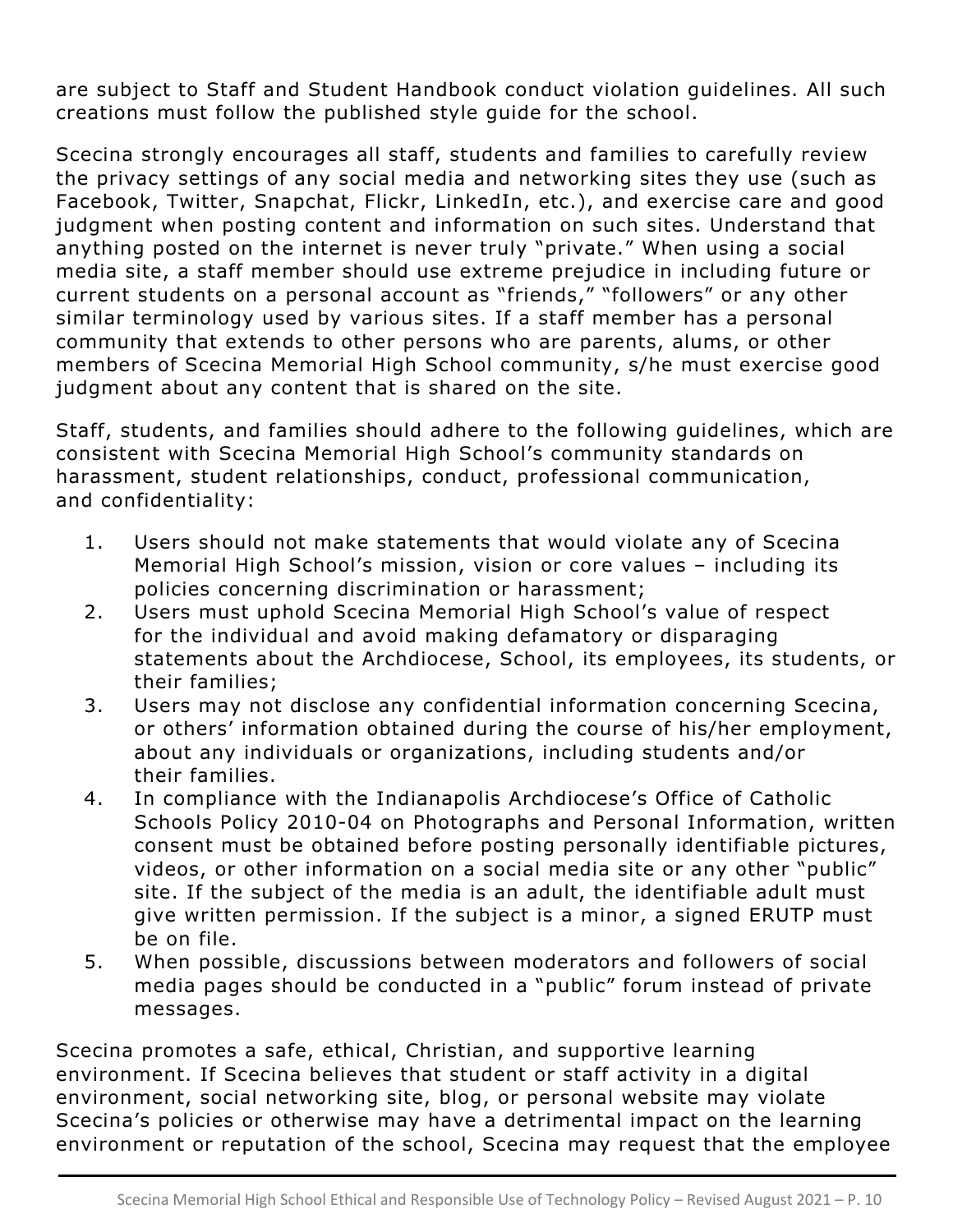or student cease such activity. Depending on the severity of the incident, the employee or student may be subject to disciplinary action. Scecina reserves the right to impose discipline, up to dismissal or termination, for any behavior on or off campus that Scecina determines may impair or negatively impact the reputation and well-being of Scecina or the Archdiocese in accordance with the current Student or Staff Handbook or expectations as outlined in employee contracts and/or role descriptions.

#### **Plagiarism and Vandalism**

Information obtained from the Internet as part of a research project must be attributed to its source, using a standard bibliography notation. Students and staff may not violate a copyrighted source, or otherwise, use another person's intellectual property without his or her prior approval or proper citation.

Students and staff must acknowledge and guard the intellectual property rights of others. Students and staff must treat information found electronically in the same way as information found in printed sources. Plagiarism is the practice of taking someone else's work or ideas and passing them off as one's own. Rules against plagiarism will be enforced.

It is the responsibility of each user to comply with the terms and condition for the acquisition and use of software found on the Internet. Scecina will not allow the copying or storing of illegally acquired software or media.

In this document, vandalism refers to deliberate attempts to damage the hardware, software, or information residing on ScecinaNet or any other computer system attached through the internet. Attempts to violate the integrity of private accounts, files or programs; the deliberate infecting of a computer with a "virus", attempts at "hacking" computers using any method, or other such actions shall be a violation of this Policy.

#### **Chain Letters and Other "Spreading" Schemes**

Whether in e-mail or in newsgroups, chain letters, pyramid schemes, forwarding or replying to "contests" or "fast cash" schemes, mass cross-postings, and uninvited mass mailings are forbidden when using Scecina-provided communication tools, communicating to users of Scecina's community or on the ScecinaNet.

#### **"Netiquette"**

Users must abide by accepted rules of network etiquette, including, but not limited to, the following:

1. Do not reveal personal information – your address or telephone number, or those of students or colleagues.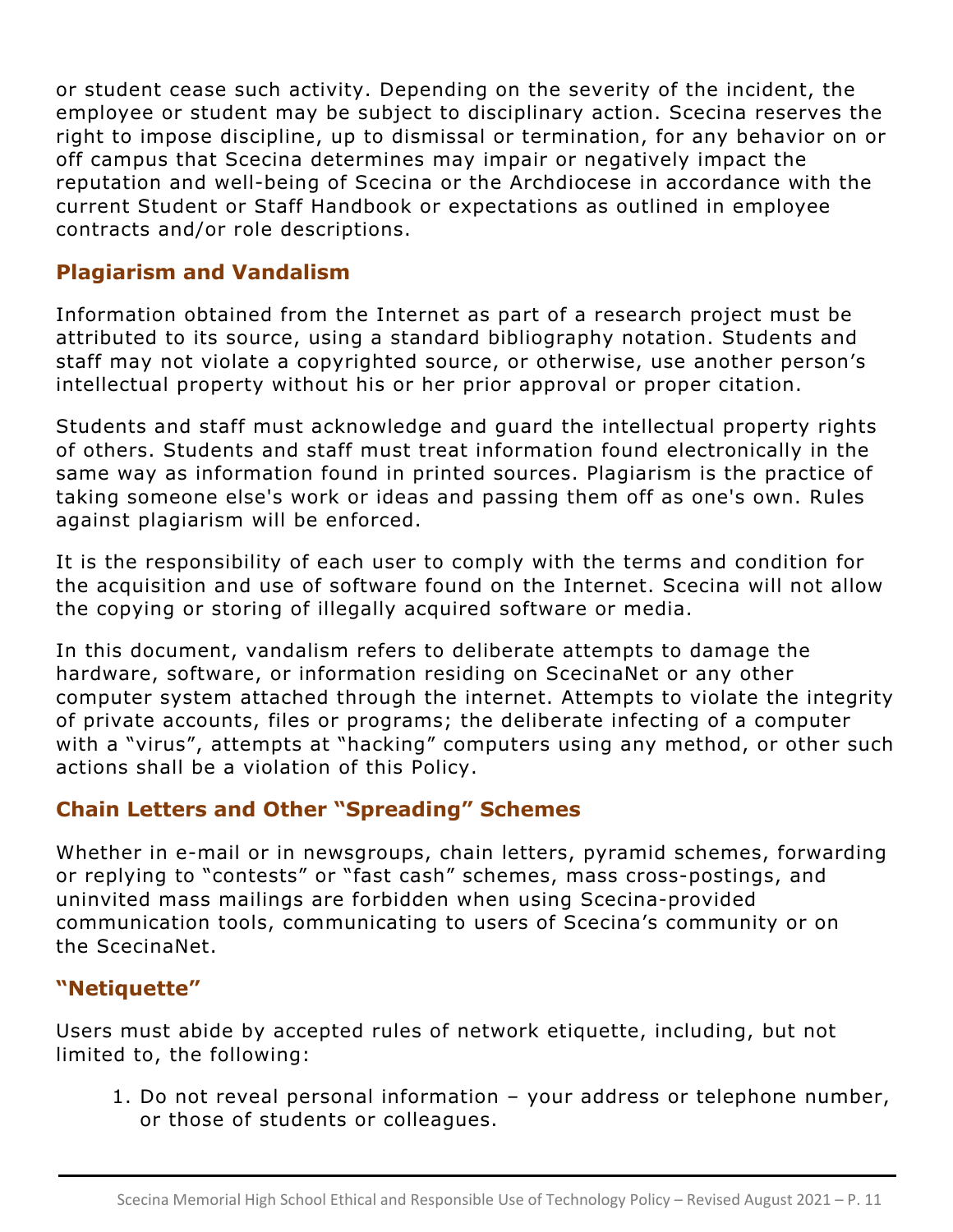- 2. Be polite. Do not be abusive in your messages to others. Use appropriate language and do not use vulgarities, or any other inappropriate language.
- 3. Do not use the ScecinaNet in such a way that would disrupt its use by others.

### Preservation of Resources

All resources are limited; computer resources are not an exception. Each user is permitted reasonable space to store e-mail and files, as mandated by system file quotas. Scecina reserves the right, with notification, to require the purging of files or storing files on other media in order to regain network-wide storage space.

#### **Borrowed Equipment**

Scecina provides computers, digital still cameras, digital video cameras, and other technology equipment for use. Users are responsible for all equipment and accessories used and must sign out equipment with an authorized staff member prior to use. Users are expected to employ the equipment in accordance with this Policy. If the equipment becomes damaged, lost or stolen the user should report the incident immediately to the appropriate school staff member. Borrowed or personal equipment must never be left unattended and must be secured in a locked environment when being stored. An unlocked gym locker is an example of a place not to store equipment.

#### **Loaner Equipment**

In the event that primary computer equipment becomes non-functional, loaner equipment may be available in some cases. Staff can check with the Technology Department for availability. Students may have the option to gain access to a loaner device should their primary device need repair or is not operating properly. Students are to verify the best course of action in gaining a loaner computer with a teacher. Students must resolve the situation outside of class time to the best of his/her ability to maximize learning and time in the classroom.

#### **Computer Readiness**

Students are expected to arrive at school daily with the required computing device. This is as important as bringing other school supplies and being dressed appropriately for the day. A required computing device with a battery too low to be productive in class, without means to charge the device, will be grounds for the student to be subject to disciplinary actions. If the computer is malfunctioning, the student must inform the teacher as soon as possible. Students will possibly have access to loaner equipment or be excused at the teacher's discretion to seek assistance from the service desk. All attempts must be made to deal with and remedy computer readiness issues before, after or during designated times of the school day.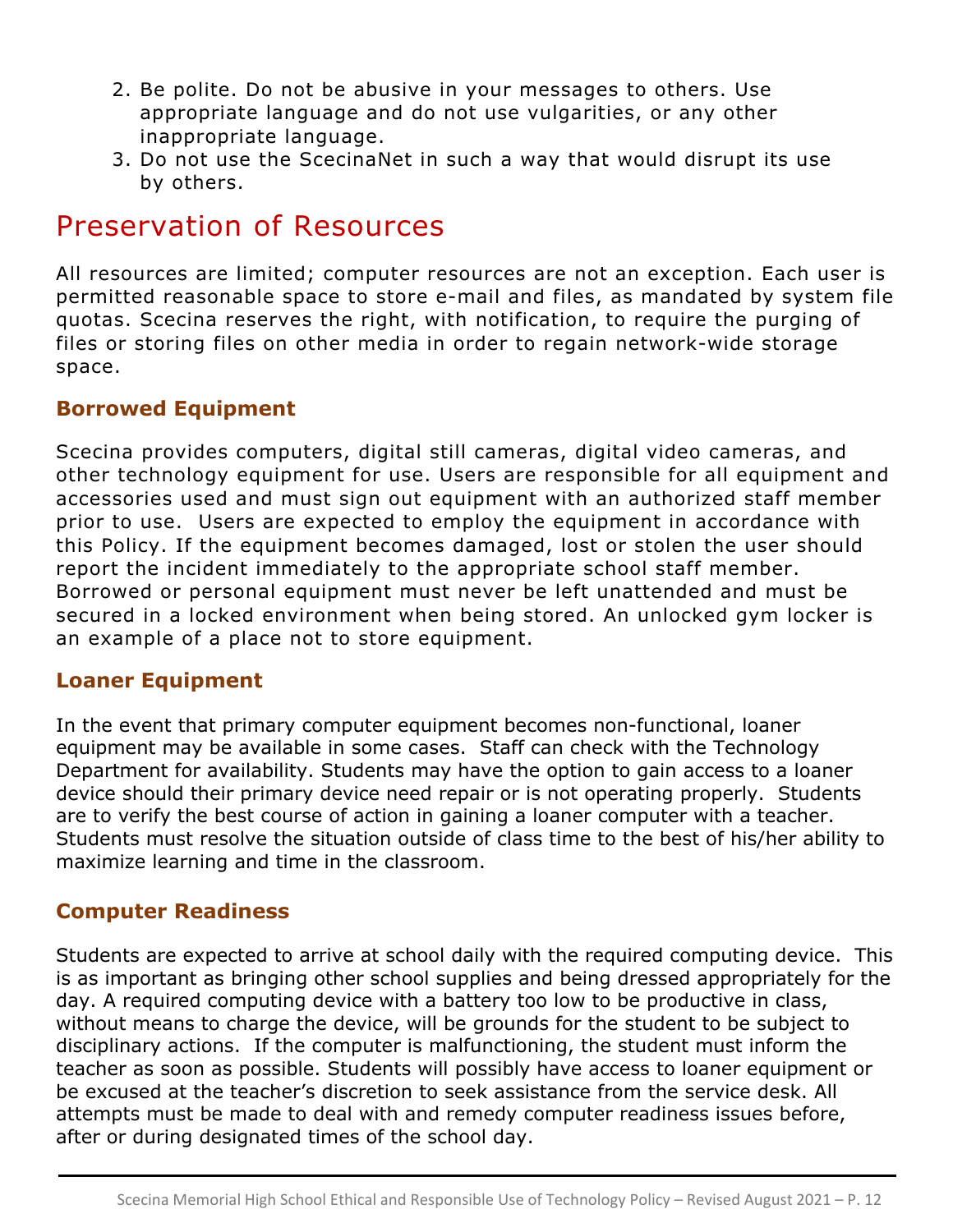### Summary

This is a list of the more common things that students and staff are specifically NOT permitted to do.

- 1. Download material that is not legally obtained and used in accordance with governing laws.
- 2. Install any software onto Scecina's computers without the consent of the Vice President of Technology or the Technology Department.
- 3. Disable or attempt to defeat any running tasks or services on Scecinamanaged devices.
- 4. Transfer and/or store music files from any personal devices to Scecina Memorial High School's systems.
- 5. Play games, unless directed to by an educator for educational purposes, at any time on Scecina Memorial High School's computers, including internetbased games. Any permitted game must not contain reasonably questionable content or content that goes against the teachings of the Catholic Church.
- 6. Use proxies or other means to bypass the content filtering systems in place and/or attempt to defeat any settings that prevent the access of material deemed and flagged as inappropriate.
- 7. Use remote accessing software or hardware to take control of any network attached device or computer.
- 8. Remove license decals or inventory control tags attached to items.
- 9. Attempt to disrupt Scecina's networks to perform any legal, illegal, or inappropriate action such as attempting to gain unauthorized access to a system.
- 10.Use another person's user account and/or credentials.
- 11.Attempt to circumvent or gain security privileges beyond what has been provided by the Technology Department.

# **Consequences**

Use of school computers and the internet is a privilege. Failure to abide by the terms of this policy will result in disciplinary actions.

Willful damage of computer hardware, computer software (including the deletion of programs and/or files) and/or computer networks may result in the staff or student being held responsible for the current repair or replacement cost of the damaged software and/or equipment, including all soft costs (technology programming & support). Any staff or student violating the terms of this document will receive appropriate disciplinary action carried out by the proper school administrator, in accordance with the Staff and Student Handbooks.

The VP of Technology or his/her designee may close an account at any time as needed. The faculty, staff, or administration of Scecina Memorial High School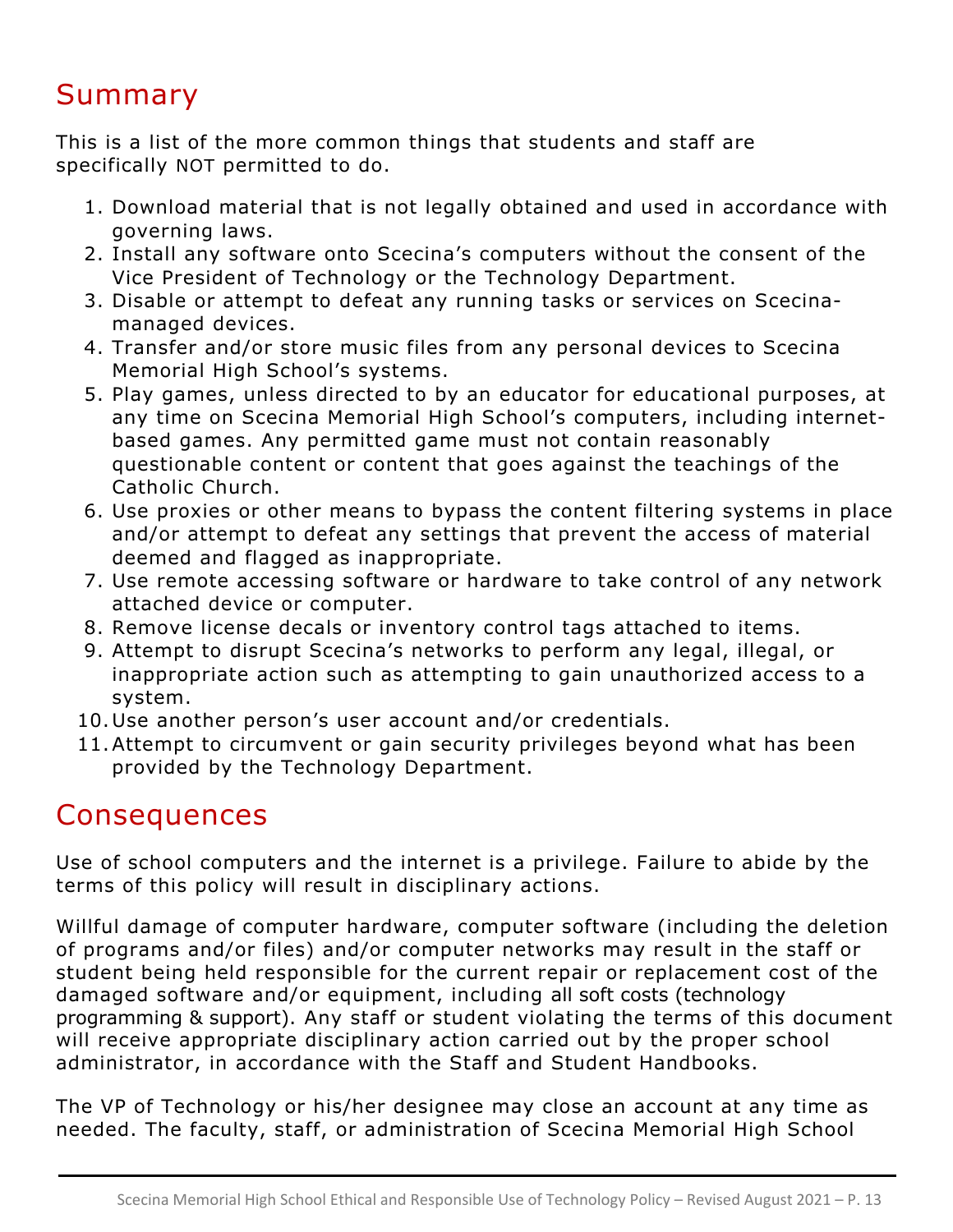may make a request to the VP of Technology or his/her designee to deny, revoke or suspend specific student user accounts based upon violations of this policy.

### Waiver of Warranties; Limitation of Liability

Scecina makes no warranties of any kind, whether express or implied, concerning services provided. Scecina shall not be held responsible for any damages suffered, including the loss of data resulting from delays, nondeliveries, missed deliveries, service interruptions, or errors and omissions. Scecina denies any responsibility for the accuracy or quality of information obtained through services provided. All terms and conditions as stated in this Policy are applicable to the use of technology resources at Scecina, in addition to Internet use.

### Entirety of Agreement

The terms and conditions described in this Policy, and all other policies of Scecina incorporated herein, reflect the entire agreement of the parties with respect to the subject matter stated herein. This Policy supersedes all prior oral or written agreements and understandings of the parties. This Policy shall be governed by and interpreted in accordance with the laws of the State of Indiana and the United States of America.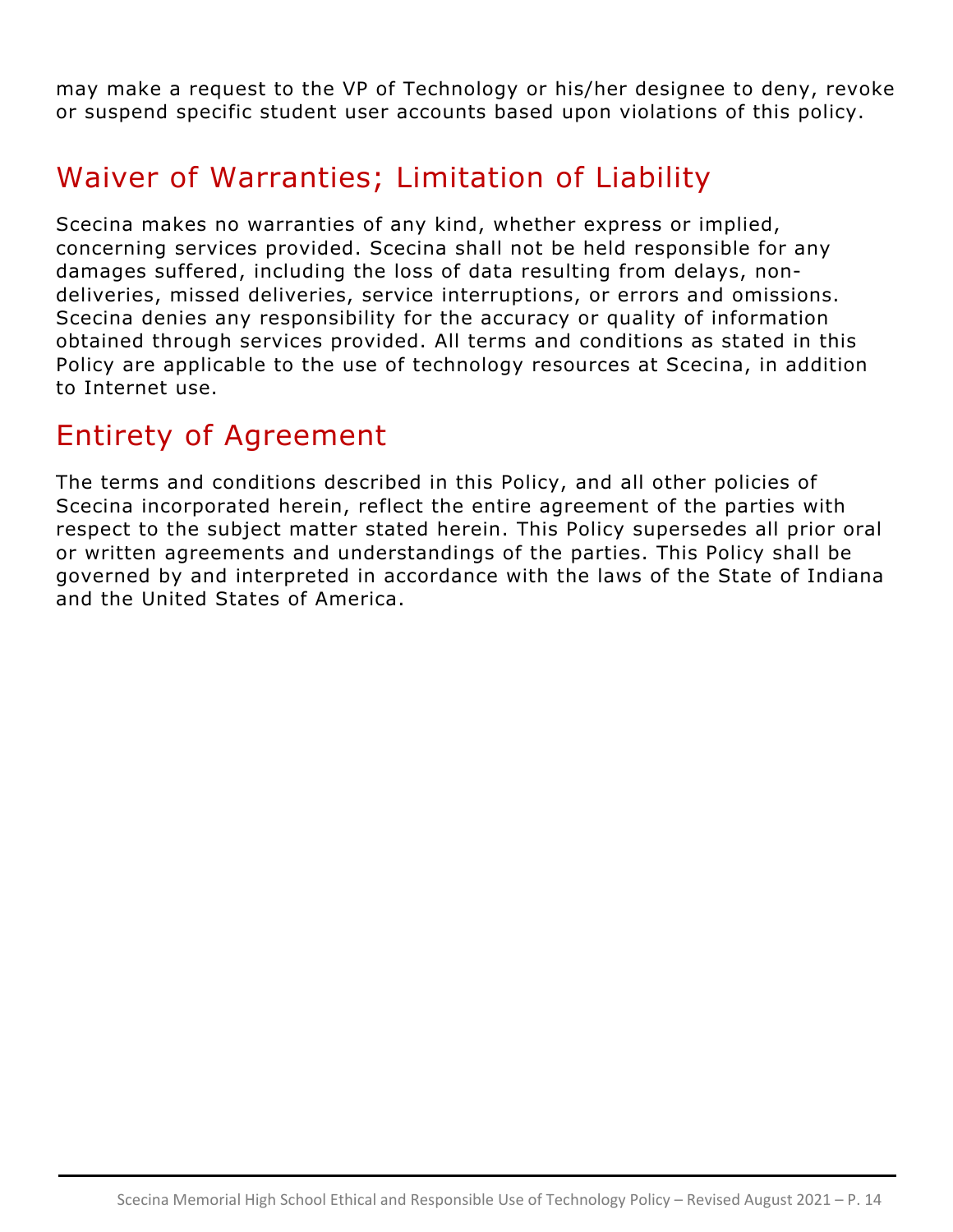# School Alert Communication System

We have recently upgraded our school notification system (as of the Summer of 2019) – it is now called **SchoolMessenger**. This notification system is loaded with new features that will make it easier for us to keep in contact with your family. To guarantee the notification system is used efficiently, contact information needs to be kept up-to-date at all times.

SchoolMessenger allows our school to send messages using the phone, email, and text messaging. Phone calls use 317-356-6377 as the caller ID number. You may want to add this phone number to your address book to help you easily recognize incoming calls from the school. Text messages show as coming from Scecina. Please note you **will not** be able to reply to text messages sent by the school.

SchoolMessenger is integrated within the existing PowerSchool Parent Portal. If you log-on to the Parent Portal (we suggest you log-on using Chrome or Firefox), you will see (in Summer of 2019) a new link called **SchoolMessenger**.

You will be able to see all the contact information our school has listed for you by clicking on the **Contact Information** button in the top navigation.

Within the Alert Preferences section of the Parent Portal, you will be able to choose your communication preferences based on message categories, such as School Closures or Attendance, as well as message type (email, voice and/or text message) by placing a checkmark into the aligned contact fields. You may opt-out of any message category **except for Emergency Messages**.

**Note**: Setting up your parent preferences is your responsibility. Tolls and charges associated with receipt of messages from the school are your responsibility and not the responsibility of the school. Please be sure to set your unique preferences if there are any numbers or addresses to which you do not like to be contacted. *All phone numbers and email addresses must be in a valid format to save properly.* 

*Emergency messages* are always sent with all three message types (email, text, and voice calls) and to every contact field shown even if you have opted out. We cannot change this. Emergency messages will be labeled as such so you will know it is an actual emergency.

If you do not have access to log into the Parent Portal, you may contact the school directly to request assistance by contacting the Principal's office at 317-356-6377.